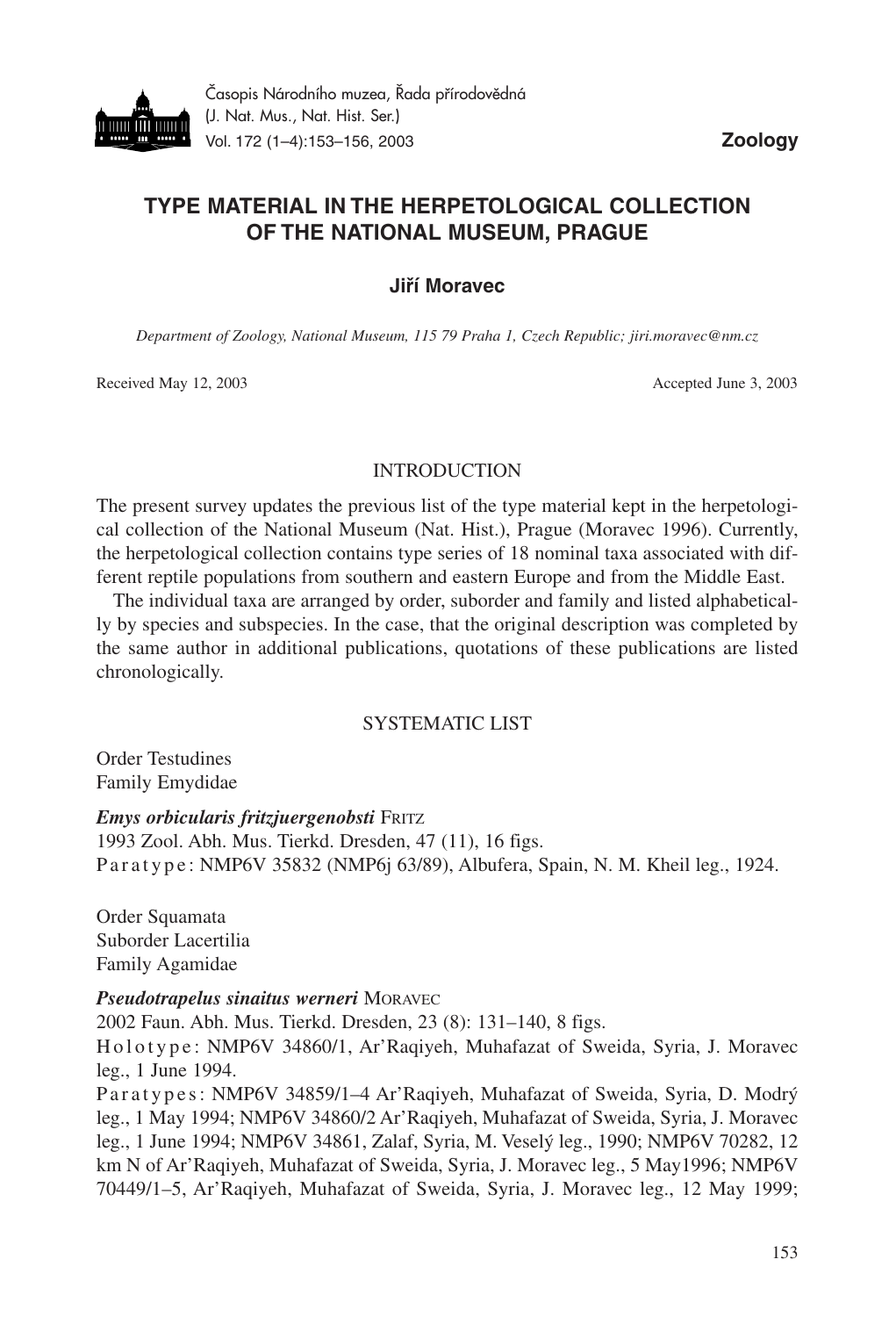NMP6V 70859/1–3, road Safawi-Azraq, Jordan, D. Modrý leg., 16–25 June 2000; NMP6V 70860, road Azraq-Al Jafr, Jordan, D. Modrý leg., 16–25 June 2000.

## Family Gekkonidae

*Gymnodactylus kotschyi bartoni* ŠTĚPÁNEK 1934 Sborn. zool. odd. Nár. Mus. v Praze, 1: 8–9. 1937 Arch. Naturgesch. N.F., Leipzig, 6: 273–276, 2 figs. 1939 Věst. Čs. Zool. Spol. v Praze, 6–7: 434. Le c t o t y p e : NMP6V 5279, Nida plateau, Psilloritis Mts, Crete, O. Štěpánek leg., 26 May 1934. Paral e ctotypes: NMP6V 5280–81, Nida plateau, Psilloritis Mts, Crete, O. Štěpánek leg., May 26, 1934. = *Cyrtopodion kotschyi bartoni* (ŠTĚPÁNEK, 1934)

## *Gymnodactylus kotschyi bureschi* ŠTĚPÁNEK

1937 Arch. Naturgesch., N.F., Leipzig, 6 (2): 276–278. 1937 Mitt. König. Naturwiss. Inst. Sofia-Bulgaria, 10: 281–285, 3 figs. 1939 Věst. Čs. Zool. Spol. v Praze, 6–7: 435. Lectotype: NMP6V 5292, Aja Galina, surroundings of Sozopol, Bulgaria. = *Cyrtopodion kotschyi danilewskii* (STRAUCH, 1887)

### *Gymnodactylus kotschyi fitzingeri* ŠTĚPÁNEK

1937 Arch. Naturgesch., N.F., Leipzig, 6 (2): 270–271. Paralectotype: NMP6V 5291, Cyprus, Rolle leg., 1895. = *Cyrtopodion kotschyi fitzingeri* (ŠTĚPÁNEK, 1937)

### *Gymnodactylus kotschyi kalypsae* ŠTĚPÁNEK

1939 Věst. Čs. zool. spol. v Praze, 6–7: 431–433.

1940 Sborn. Nár. Mus. v Praze, 2 B (5) (Zoologia No. 2): 108–109.

Holotype: NMP6V 5285, island of Gaudos, Greece, O. Štěpánek leg., 16 May 1938. P a r a t y p e s : NMP6V 5286–88/1–11, island of Gaudos, Greece, O. Štěpánek leg., 15–20 May 1938.

= *Cyrtopodion kotschyi kalypsae* (ŠTĚPÁNEK, 1939)

*Gymnodactylus kotschyi orientalis* ŠTĚPÁNEK 1937 Arch. Naturgesch., N.F., Leipzig, 6 (2): 270. Paralectotype: NMP6V 5298, Jerusalem, Israel, G. Haas leg.  $=$  *Cyrtopodion kotschyi orientalis* (, TĚPÁNEK, 1937)

### *Gymnodactylus kotschyi steindachneri* ŠTĚPÁNEK

1937 Arch. Naturgesch., N.F., Leipzig, 6 (2): 267–268, 2 figs. Paralectotype: NMP6V 5300, Egerdir, Central Anatolia, V. Pietschmann leg., May–June 1931.

= *Cyrtopodion kotschyi steindachneri* (ŠTĚPÁNEK, 1937)

### *Gymnodactylus kotschyi stepaneki* WETTSTEIN

1937 Zool. Anz., Leipzig, 118 (3/4): 79–81 Paralectotype: NMP6V 5289, Megali Zafrana, O. Wettstein leg. = *Cyrtopodion kotschyi stepaneki* (WETTSTEIN, 1937)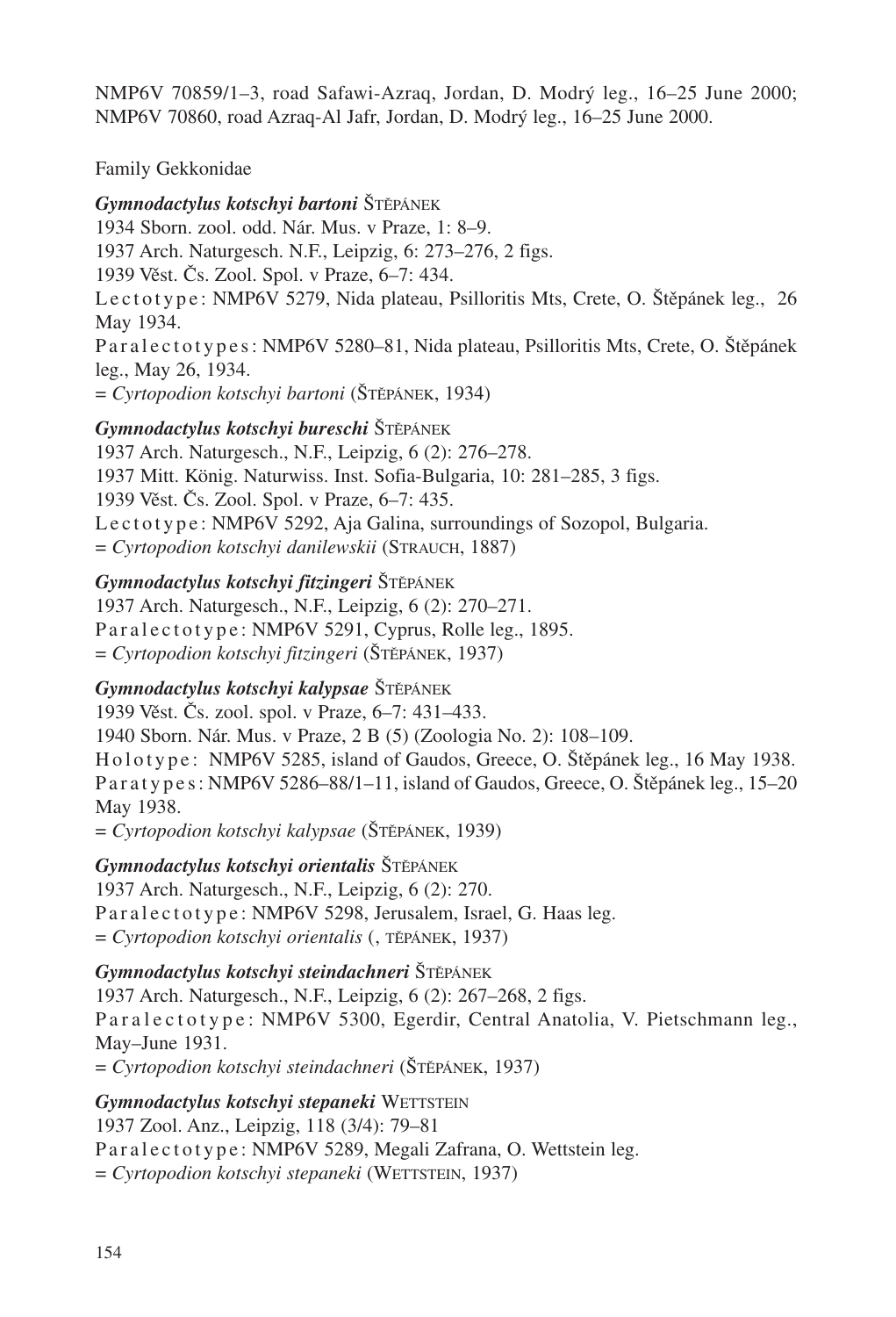### *Gymnodactylus kotschyi wettsteini* ŠTĚPÁNEK

1937 Arch. Naturgesch., N.F., Leipzig, 6 (2): 272–273, 2 fig. Paralectotypes: NMP6V 5299, 35191-35194, island of Micronisi in the bay of Hagios Nikolaos, E Crete, Greece, O. Štěpánek leg., 1936. = *Cyrtopodion kotschyi wettsteini* (ŠTĚPÁNEK, 1937)

### *Hemidactylus turcicus lavadeserticus* MORAVEC et BÖHME

1997 Herpetozoa, 10 (3/4): 121–128, 3 figs.

H ol ot y p e : NMP6V 35540/1, Ar'Raqiyeh, Muhafazat of Sweida, Syria, J. Moravec leg., 7 May 1996.

P a r a t y p e s : NMP6V 34831, Ar'Raqiyeh, Muhafazat of Sweida, Syria, J. Moravec leg., 1 June 1994; NMP6V 35540/2–4, Ar'Raqiyeh, Muhafazat of Sweida, Syria, J. Moravec leg., 7 May 1996.

Family Scincidae

*Ablepharus pannonicus fabichi* ŠTĚPÁNEK 1937 Věst. Čs. zool. spol. v Praze, 5: 77–78. 1938 Sborn. Nár. Mus. v Praze, 1 B (1) (Zoologia No.1): 1–10, 2 figs. Holotype: NMP6V 5303, island of Micronisi in the bay of Hagios Nicolaos, E Crete, Greece, O. Štěpánek leg., May 1936. = *Ablepharus kitaibelii fabichi* ŠTĚPÁNEK, 1938

Family Lacertidae

*Acanthodactylus beershebensis* MORAVEC, BAHA EL DIN, SELIGMANN, SIVAN et WERNER 1999 Zoology in the Middle East, 17: 21–50, 7 figs.

Paratype: NMP6V 35698, 5 km E of Omer-Hebron-Arad junction, Israel, Y. L. Werner leg., 1 Mach 1963.

## *Eremias lalezharica* MORAVEC

1994 Bonn. zool. Beitr., 45 (1): 61–66, 2 figs. H o l o t y p e : NMP6V 34555/3, N foot of Mt. Lalehzar, Lalehzar, ostan Kerman, Iran, B. Pražan leg., 24–30 May 1977.

P a r a t y p e s : NMP6V 34555/1–2, NMP6V 34555/4–5, N foot of Mt. Lalehzar, Lalehzar, ostan Kerman, Iran, B. Pražan leg., 24–30 May 1977.

## *Mesalina bahaeldini* SEGOLI, COHEN et WERNER

2002 Faun. Abh. Mus. Tierkd. Dresden, 23 (8): 157–176, 9 figs. Paratypes: NMP6V 70768/1–3, Near St. Catherine Monastery, Sinai, Egypt, D. Modrý leg., 1995.

Family Anguidae

## *Anguis fragilis peloponnesiacus* Štěpánek

1937 Zool. Anz., Leipzig, 118 (3–4): 107–110, 1 fig.

Le ctotype: NMP6V 5301, Taygetos Mts., Peloponnes, Greece, O. Štěpánek leg., July 1935.

Paralectotypes: NMP6V 5302/1-3, Taygetos Mts., Peloponnes, Greece, O.